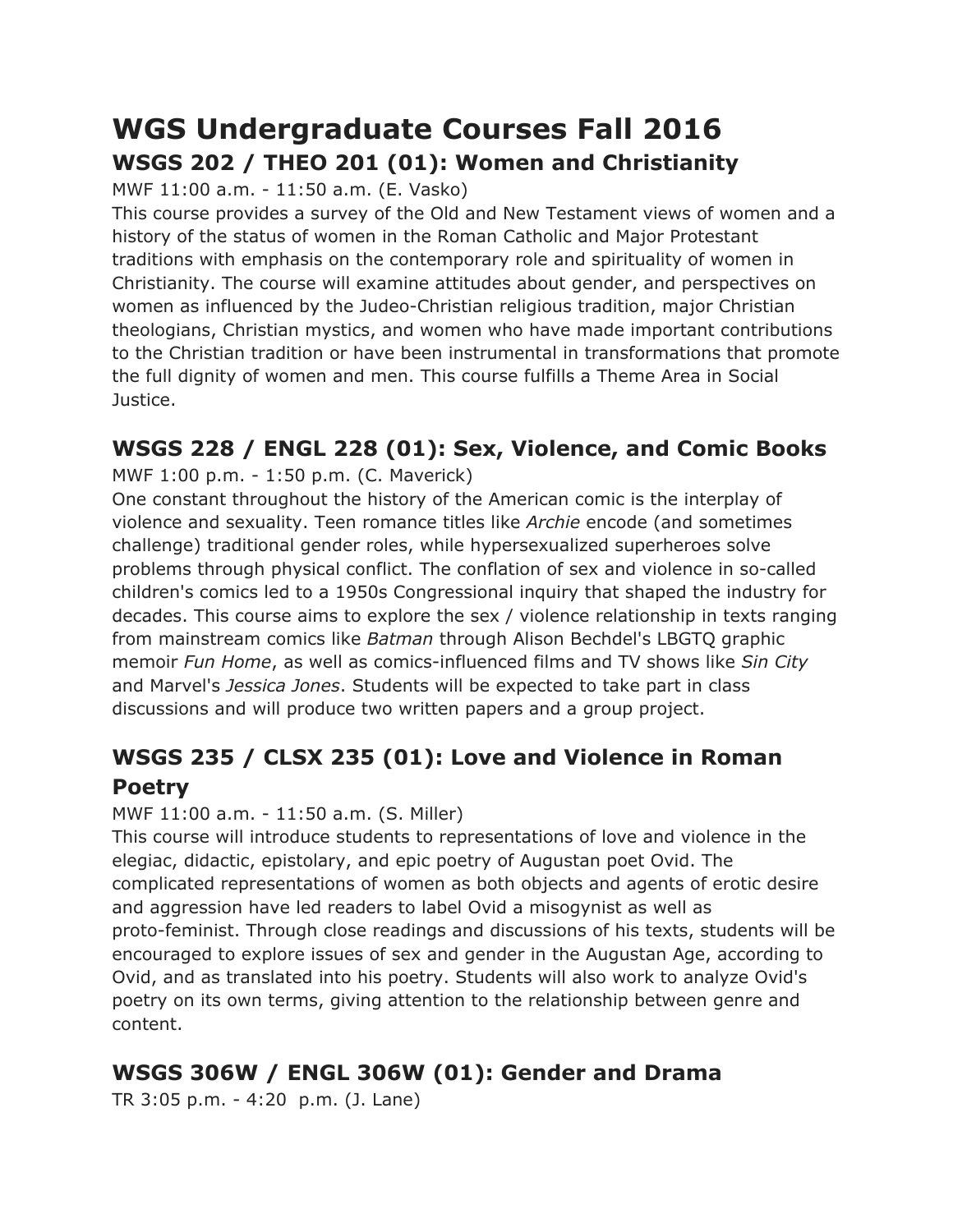Meyerhold wrote, "Women should take over men's roles on stage as well as in real life, by acting parts written for male actors. Give me the actresses, and I'll make a Khlestakov and Hamlet of them, a Don Juan or a Chatsky!" In this course we will examine how gender and sexuality have been expressed in Drama and Theater. Using both Literary Theories and Performance Theories, we will investigate how playwrights and performers have altered societal perceptions of gender. We will study the difference between men writing (playing) women's roles, women writing (playing) men's roles, stereotyping, and stock characters. We shall study how the feminist movement started in theater, fostered by some of the art form's greatest playwrights, and the effect those plays had on society and future playwrights. We will also look at the burgeoning Gay Theater in America and its impact on gender. Playwrights examined include Ibsen, Shaw, Hellman, Wilson, Ludlam, Merriam, Ensler, and others. We will also look at the writings of Meyerhold, Grotowski, Stanislawski, Brecht, and other theorists. Fulfills World Literature requirement for English/Education majors.

### **WSGS 421 / JMA 421 (01): Sex, Myth, and Media**

#### TR 4:30 p.m. - 5:45 p.m. (M. Patterson)

This course will examine the role of mass media in reinforcing or challenging common cultural definitions of masculinity and femininity and power relationships between the sexes. In analyzing various mass media--including print, television, Internet publishing, electronic games, and film--we will apply gender theory and connect these artifacts to their historical moment. Students' own experiences, insights, questions, and ideas are a key part of this course. Throughout the term, we will consider not only what is in terms of gender roles, but also what might be.

## **WSGS 430W / ENGL 429W (01): Women and the Literary Marketplace**

#### MS 3:00 p.m. - 4:15 p.m. (F. Barrett)

This course will consider the changing shape of the U.S. literary marketplace in the nineteenth century, as more and more women begin to publish their work and to define themselves in relation to the profession of authorship. Writing to his publisher in January of 1855, Nathaniel Hawthorne complained about the "damned mob of scribbling women," whose work he felt would negatively impact reception of his own novels and stories. Reading works by both male and female writers, this course will consider what factors led more and more women to begin publishing in this era and how male writers responded to this development. Over the course of the semester, we will consider the following questions: How does the increase in women's participation in the marketplace revise traditional gender roles for men and women? When do women writers endorse traditional roles, and when do they call for change? And how do male writers respond to these developments? We will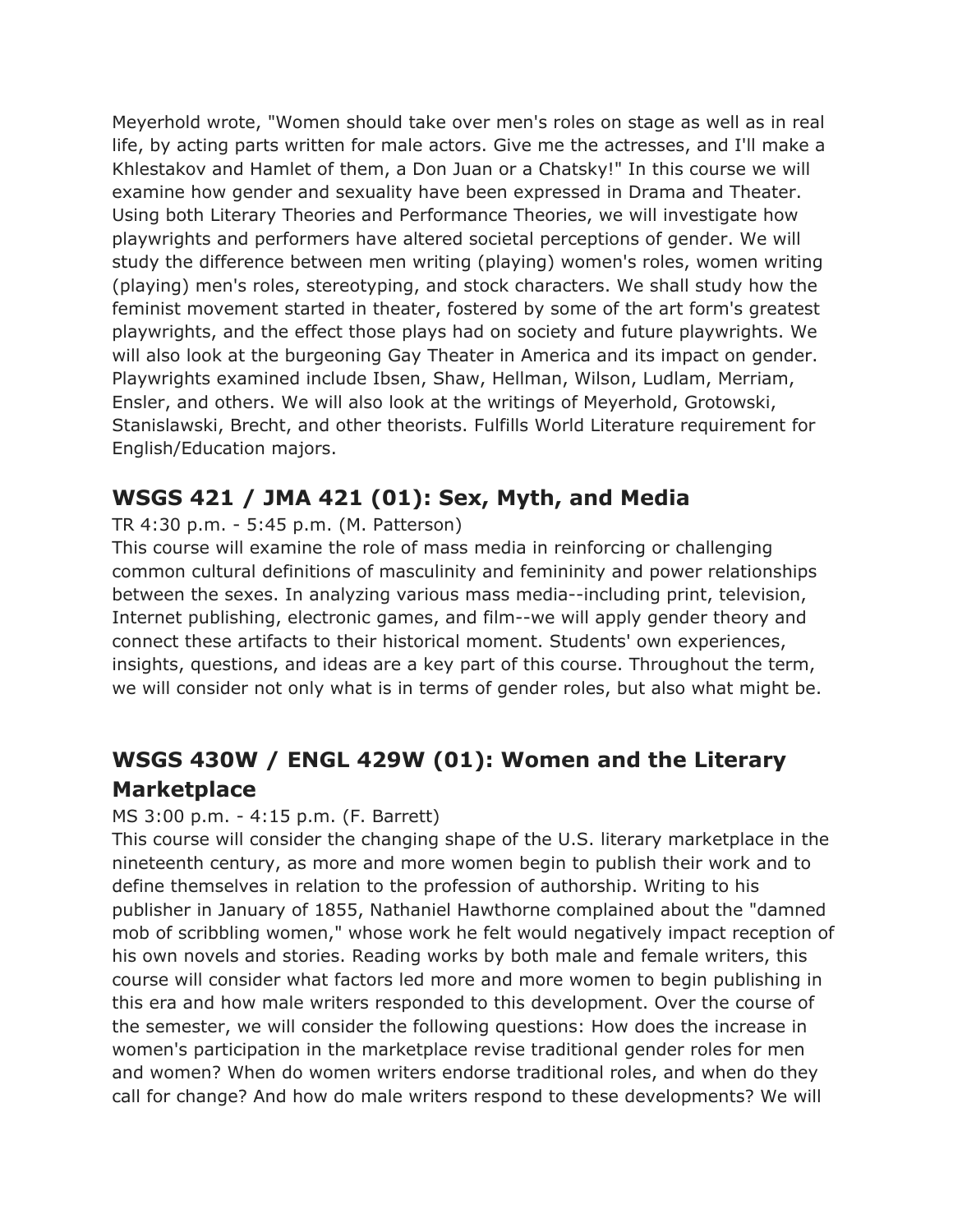also consider how women writers contribute to two of the most important reform movements of the nineteenth century, namely abolition and women's rights.

### **WSGS 453 / PSYC 453 (61) : Psychology of Gender**

#### MW 3:00 p.m. - 4:15 p.m. (R. Gimeno)

The primary aim of this course is to explore the ways in which gender is socially constructed in our historical time period through a variety of power relationships or institutions (e.g., marriage) and cultural artifacts (e.g., media). The psychology of gender then involves how we as individuals experience ourselves, consciously or unconsciously, as consumers of these gender constructions, and the effects these constructions have on us at individual, interpersonal and societal levels. Although the focus of the course is on our daily performances of gender as constitutive of our identity, we will also recognize how our gendered identity is inextricably connected to other identity markers such as race, class, ethnicity, sexual orientation, and so forth.

### **WSGS 485 / PHIL 485 (01): Gender, Nature, Being**

MW 12:15 p.m. - 1:30 p.m. (P. Miller)

Is gender natural or not? This is a recent debate among feminists (e.g., Grosz vs. Butler) , even more recently enhanced by contributions from transgender theorists (Schrage & Bettcher), but it has an ancient lineage, beginning with Plato, who used it not only to argue that women should become philosopher-queens, but also to introduce his doctrines of nature and being. This course begins and ends with the recent feminist debate (Fausto-Sterling & Heyes, e.g.), but tries to clarify it through an intervening survey of differing accounts: Greeks (Plato vs. Aristotle), Catholics (Aquinas & George), evolutionary biologists (Darwin & Roughgarden), evolutionary psychologists (Ridley & Buss), philosophers of science (Dupre and Rosenberg), and genealogists of selfhood (Nietzsche & Foucault). One goal will be to answer the questions (Is gender natural?), but a more important goal will be to consider how much is at stake whichever answer one chooses. For above all, this course aims to show that each answer to this question makes commitments to a specific understanding of body and mind, nature and being.

# **WGS Graduate Courses Fall 2016**